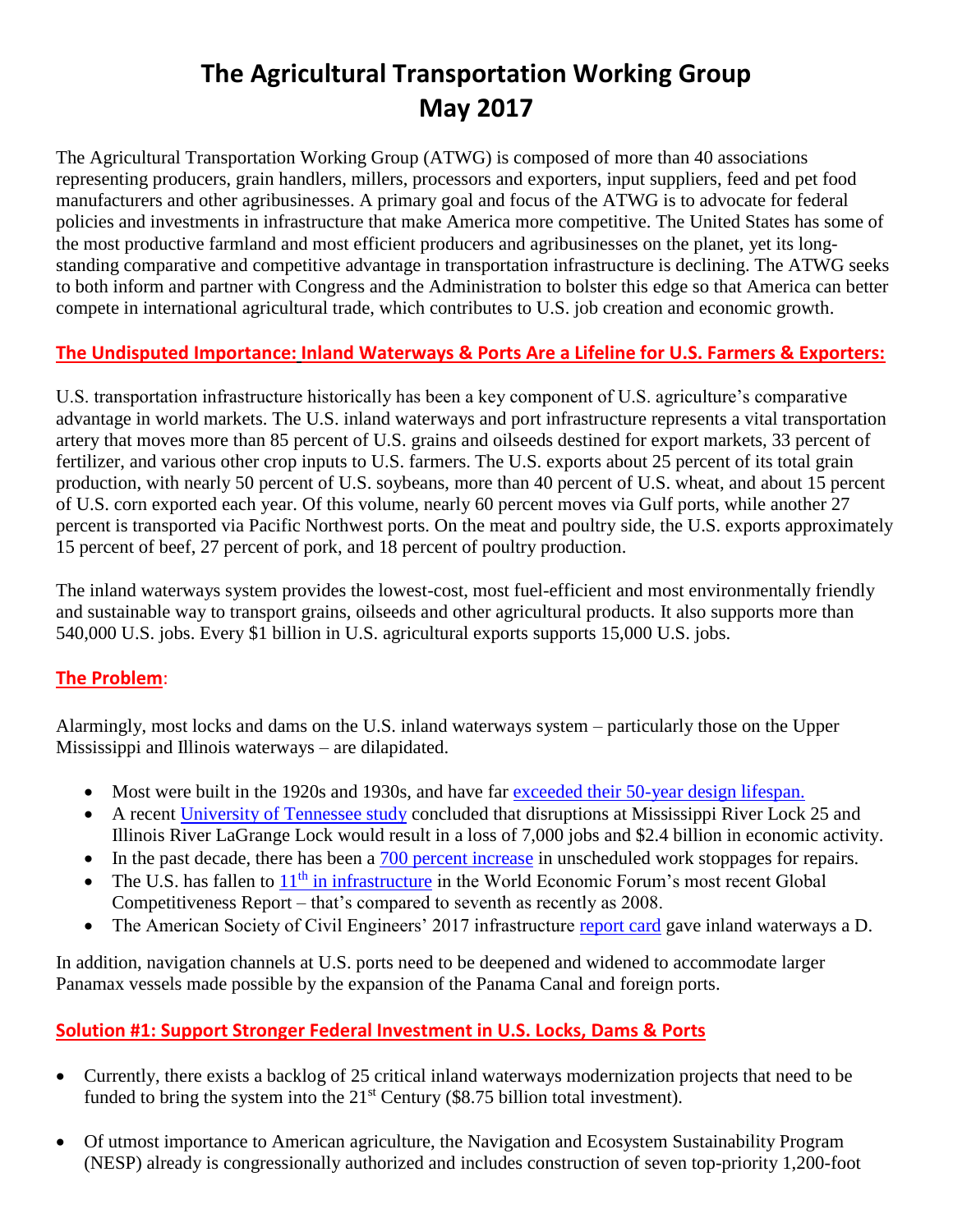locks (LaGrange, Peoria, Upper Mississippi River Locks 20, 21, 22, 24 & 25) at the most congested locations on the Upper Mississippi River System (representing \$2.8 billion of the \$8.75 billion backlog).

- Major rehabilitation projects ready for construction (including Brandon Road, Dresden Island and T.J. O'Brien) also should be prioritized (representing \$368 million of the \$8.75 billion backlog).
- The Harbor Maintenance Trust Fund has a \$9 billion surplus, and efforts should be made to unlock more of these funds for the intended uses of maintenance, including dredging.

## **Solution #2: Support the Existing Public-Private Partnership on the Inland Waterways and Oppose Tolling, Lockage or Tonnage Fees**

- The inland waterways system currently benefits from a successful public-private partnership! The commercial barge and towing industry already pays 50 percent of the cost of inland waterway construction and major rehabilitation on projects through assessment of a 29-cent-per-gallon diesel fuel tax paid into the Inland Waterways Trust Fund (IWTF), which is paired with matching federal funds.
- This industry is the *only* private entity that pays into this trust fund, even though the benefits of the inland waterways are enjoyed freely by numerous other stakeholders, including recreational users, those who receive hydropower, municipal and agriculture water supply, and those who benefit from flood damage prevention.
- In the highly competitive world agricultural market, transportation costs typically are passed back to the point of production – the U.S. farmer. At a time of low commodity prices, family farmers who utilize the waterways to transport crops to market would bear the brunt of tolls.
- In 2015, the [Illinois Corn Growers Association conducted a study](file:///C:/Users/bfrederick/Desktop/ICGA%20IWW%20Financing%20-%20%20for%20Stakeholders%20Meeting%20(24Feb)%20(short%20version).pdf) to examine alternative private financing options for Illinois Waterway Projects and determined that this could result in an additional user fee or lockage fee of \$0.014 to \$0.036 a bushel. This means that one 15 barge tow carrying 875,000 bushels of corn could cost an additional \$31,500 per lock on top of the fuel tax industry already pays.
- Despite budget proposals by President Obama, President George W. Bush and President Clinton to impose tolling and lockage fees on the inland waterways system, Congress, as well as [a diverse coalition](http://waterwayscouncil.org/wp-content/uploads/2013/01/P3-Senate-letter-final.pdf)  [of manufacturers, farmers, and exporters](http://waterwayscouncil.org/wp-content/uploads/2013/01/P3-Senate-letter-final.pdf) have consistently resisted these efforts.
- The waterways system differs from the highway system, where a driver can choose between the new capacity provided by a toll road or continue to rely on previously existing non-toll roads. Further, unlike highways, major beneficiaries of the inland waterways noted previously would not be subject to tolls.
- Imposing additional costs on barge transportation- on top of the 50 percent farmers and industry pay into the IWTF- would disadvantage this mode and undermine U.S. agriculture's competitiveness.

#### *ATWG Contacts:*

*Bobby Frederick, Director of Legislative Affairs and Public Policy for the National Grain and Feed Association (*[bfrederick@ngfa.org](mailto:bfrederick@ngfa.org)*) 202-289-0873 Julia Gustafson, Counsel and Director of Legislative Affairs for the Corn Refiners Association (*[jgustafson@corn.org](mailto:jgustafson@corn.org)*) 202-331-1634 Andrew Walmsley, Director of Congressional Relations for the American Farm Bureau Federation (*[andreww@fb.org](mailto:andreww@fb.org)*) 202-406-3686*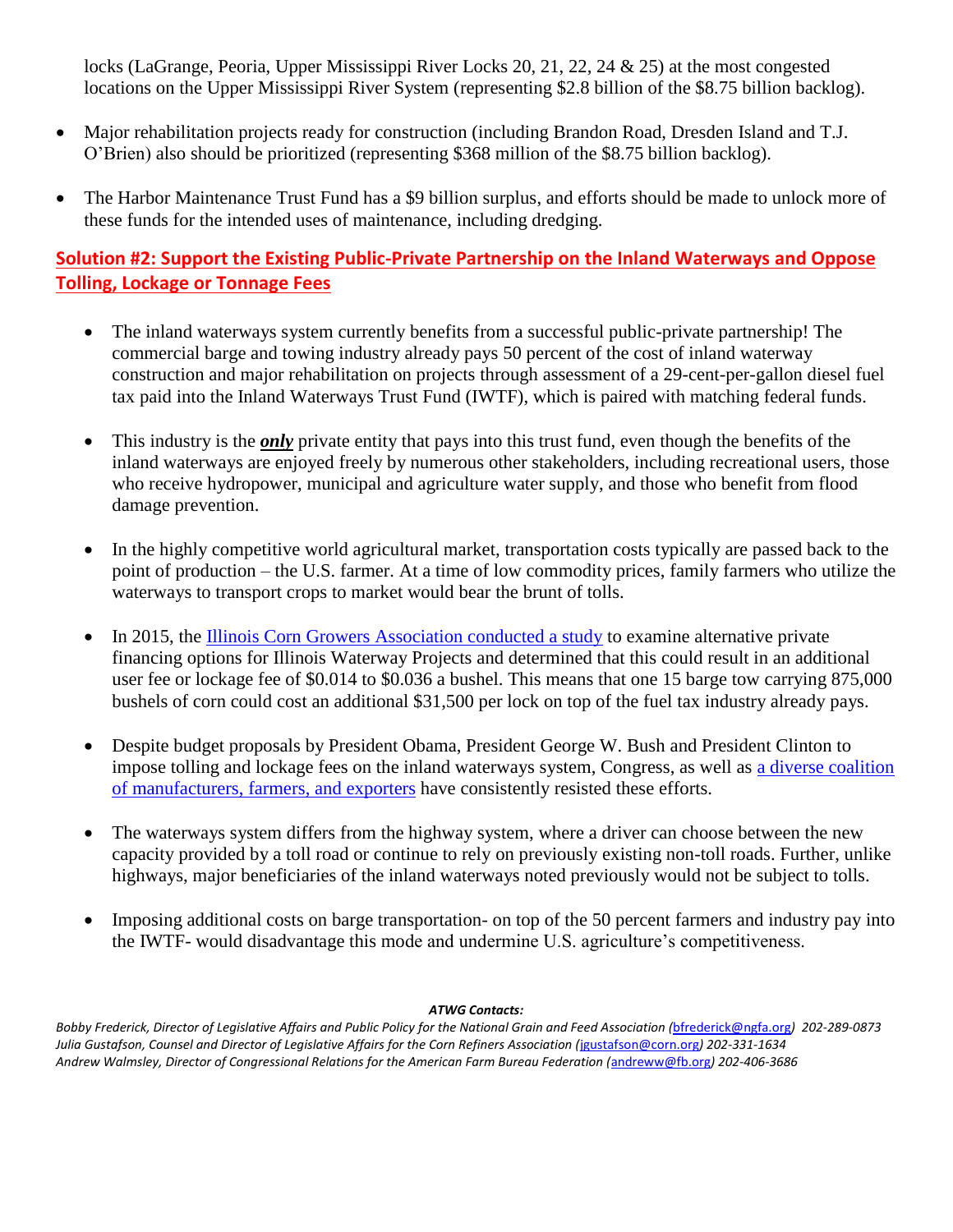# **List of 25 Inland Waterways Projects Currently in the Backlog (\$8.75 billion)**

**Source: Waterways Council, Inc. Infrastructure 2017 White Paper**

## *Projects authorized and awaiting construction:*

| Project                              | <b>River/State</b>          | Amount          |
|--------------------------------------|-----------------------------|-----------------|
| Brazos High Island                   | Gulf Intracoastal           | \$17,400,000    |
|                                      | Waterway/TX                 |                 |
| Brazos River to Port O'Connor        | <b>Gulf Intracoastal</b>    | \$22,000,000    |
|                                      | Waterway/TX                 |                 |
| Calcasieu Lock                       | <b>Gulf Intracoastal</b>    | \$16,700,000    |
|                                      | Waterway/LA                 |                 |
| Dashields Lock                       | Ohio River/ PA              | \$800,700,000   |
| <b>Emsworth Lock</b>                 | Ohio River/ PA              | \$737,100,000   |
| <b>Inner Harbor Navigation Canal</b> | Mississippi River/Louisiana | \$1,000,000,000 |
| Lock                                 |                             |                 |
| LaGrange Lock (NESP)                 | Illinois River/IL           | \$357,700,000   |
| Montgomery Lock                      | Ohio River/ PA              | \$782,300,000   |
| Peoria Lock (NESP)                   | Illinois River/ IL          | \$358,900,000   |
| Upper Mississippi River Lock and     | Mississippi River/MO & IL   | \$323,100,000   |
| Dam 20 (NESP)                        |                             |                 |
| Upper Mississippi River Lock and     | Mississippi River/MO & IL   | \$449,700,000   |
| Dam 21 (NESP)                        |                             |                 |
| Upper Mississippi River Lock and     | Mississippi River/ MO & IL  | \$372,900,000   |
| Dam 22 (NESP)                        |                             |                 |
| Upper Mississippi River Lock and     | Mississippi River/ MO&IL    | \$434,000,000   |
| Dam 24 (NESP)                        |                             |                 |
| Upper Mississippi River Lock and     | Mississippi River/MO & IL   | \$543,100,000   |
| Dam 25 (NESP)                        |                             |                 |
|                                      | Total =                     | \$6,215,600,000 |